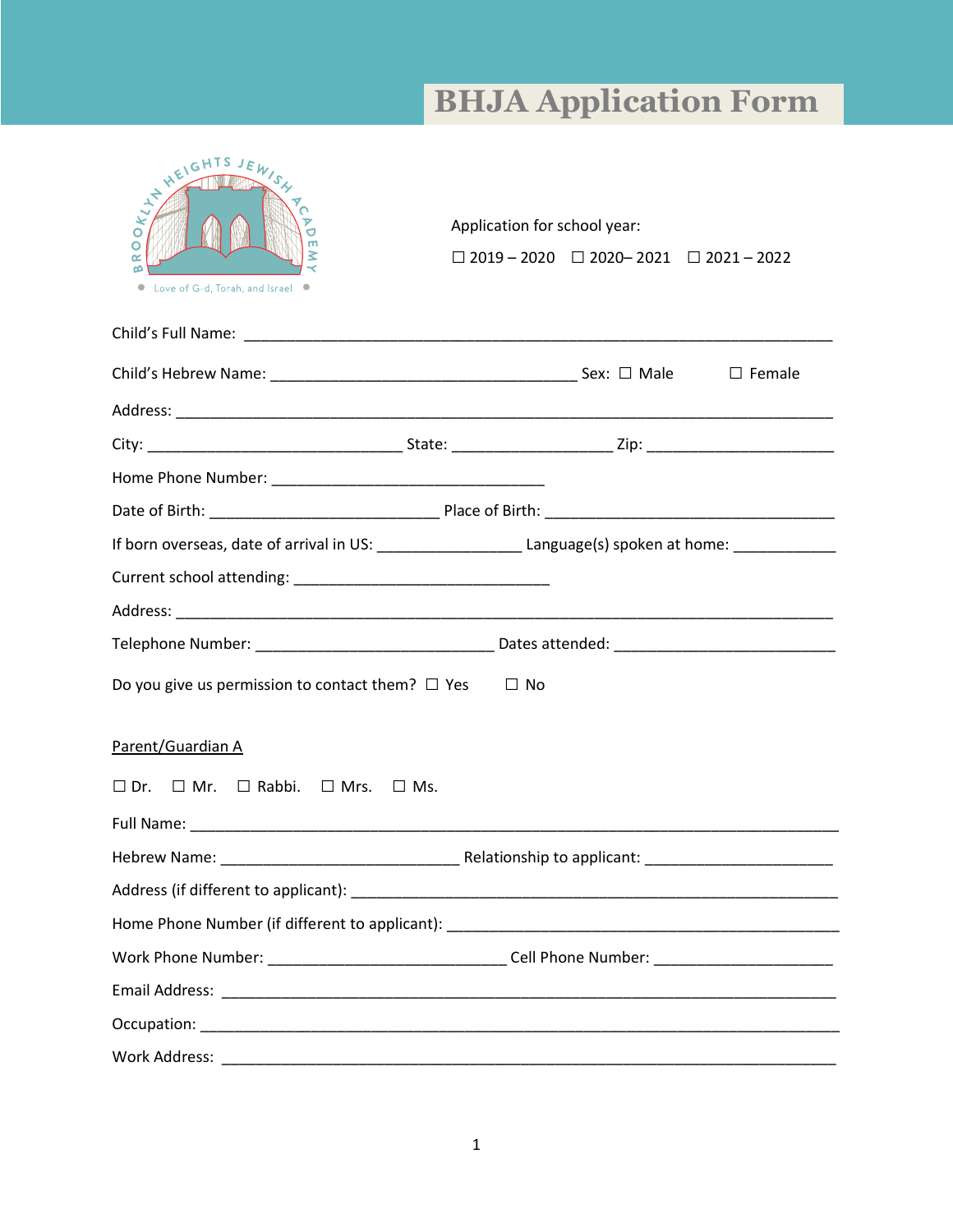## Parent/Guardian B

| $\square$ Dr. $\square$ Mr. $\square$ Rabbi. $\square$ Mrs. $\square$ Ms.                           |  |  |  |  |
|-----------------------------------------------------------------------------------------------------|--|--|--|--|
|                                                                                                     |  |  |  |  |
|                                                                                                     |  |  |  |  |
|                                                                                                     |  |  |  |  |
|                                                                                                     |  |  |  |  |
| Work Phone Number: ___________________________________Cell Phone Number: __________________________ |  |  |  |  |
|                                                                                                     |  |  |  |  |
|                                                                                                     |  |  |  |  |
|                                                                                                     |  |  |  |  |
| Religious Background                                                                                |  |  |  |  |
| $\Box$ One parent was born or converted to the Jewish faith                                         |  |  |  |  |
| If converted, which parent and when did conversion take place?                                      |  |  |  |  |
| $\Box$ Both parents were born or converted to the Jewish faith                                      |  |  |  |  |
| If converted, when did conversion take place?                                                       |  |  |  |  |
|                                                                                                     |  |  |  |  |
| <b>Siblings of Applicant</b>                                                                        |  |  |  |  |
|                                                                                                     |  |  |  |  |
|                                                                                                     |  |  |  |  |
|                                                                                                     |  |  |  |  |
|                                                                                                     |  |  |  |  |
|                                                                                                     |  |  |  |  |
|                                                                                                     |  |  |  |  |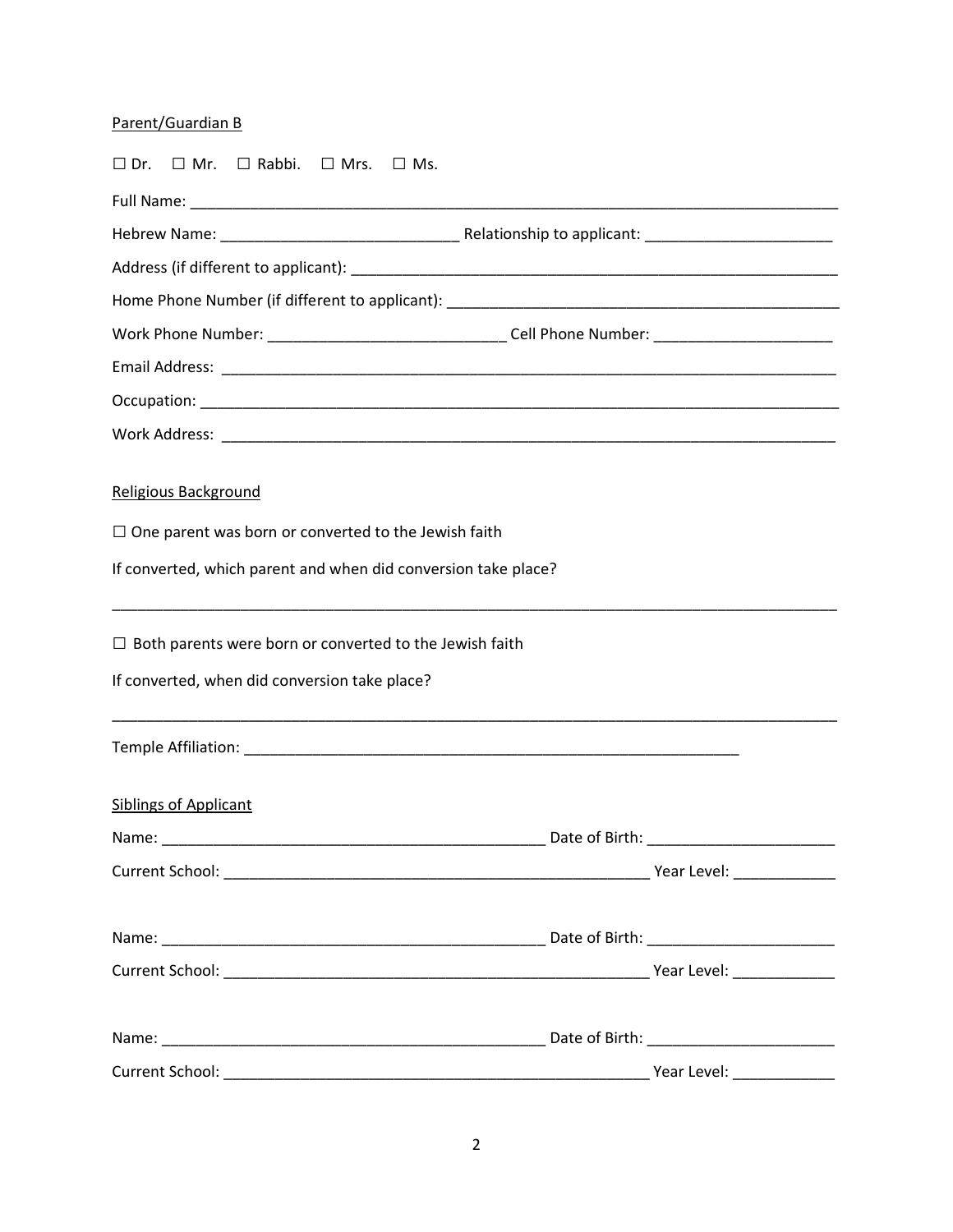Child's parent(s) is/are:

□ Married □ Domestic Partners □ Separated □ Divorced □ Single

□ Father deceased □ Mother deceased

If parents are not living together, child lives with:

□ Father □ Mother □ Joint Custody

To whom should all school correspondence be directed?

□ Father □ Mother □ Both

Parent/Guardian Recommendation

Please comment on your child's physical development and health.

Has your child ever been evaluated or received any early intervention services?  $\Box$  Yes  $\Box$  No

Is your child currently receiving any services such as speech therapy, occupational therapy, physical

\_\_\_\_\_\_\_\_\_\_\_\_\_\_\_\_\_\_\_\_\_\_\_\_\_\_\_\_\_\_\_\_\_\_\_\_\_\_\_\_\_\_\_\_\_\_\_\_\_\_\_\_\_\_\_\_\_\_\_\_\_\_\_\_\_\_\_\_\_\_\_\_\_\_\_\_\_\_\_\_\_\_\_\_\_ \_\_\_\_\_\_\_\_\_\_\_\_\_\_\_\_\_\_\_\_\_\_\_\_\_\_\_\_\_\_\_\_\_\_\_\_\_\_\_\_\_\_\_\_\_\_\_\_\_\_\_\_\_\_\_\_\_\_\_\_\_\_\_\_\_\_\_\_\_\_\_\_\_\_\_\_\_\_\_\_\_\_\_\_\_ \_\_\_\_\_\_\_\_\_\_\_\_\_\_\_\_\_\_\_\_\_\_\_\_\_\_\_\_\_\_\_\_\_\_\_\_\_\_\_\_\_\_\_\_\_\_\_\_\_\_\_\_\_\_\_\_\_\_\_\_\_\_\_\_\_\_\_\_\_\_\_\_\_\_\_\_\_\_\_\_\_\_\_\_\_ \_\_\_\_\_\_\_\_\_\_\_\_\_\_\_\_\_\_\_\_\_\_\_\_\_\_\_\_\_\_\_\_\_\_\_\_\_\_\_\_\_\_\_\_\_\_\_\_\_\_\_\_\_\_\_\_\_\_\_\_\_\_\_\_\_\_\_\_\_\_\_\_\_\_\_\_\_\_\_\_\_\_\_\_\_

therapy, counseling, SEIT?  $\Box$  Yes  $\Box$  No

If yes, please attach the most recent evaluations/IEP.

Please comment on your child's social and emotional development (outgoing, shy, aggressive, unusually active, etc.).

\_\_\_\_\_\_\_\_\_\_\_\_\_\_\_\_\_\_\_\_\_\_\_\_\_\_\_\_\_\_\_\_\_\_\_\_\_\_\_\_\_\_\_\_\_\_\_\_\_\_\_\_\_\_\_\_\_\_\_\_\_\_\_\_\_\_\_\_\_\_\_\_\_\_\_\_\_\_\_\_\_\_\_\_\_ \_\_\_\_\_\_\_\_\_\_\_\_\_\_\_\_\_\_\_\_\_\_\_\_\_\_\_\_\_\_\_\_\_\_\_\_\_\_\_\_\_\_\_\_\_\_\_\_\_\_\_\_\_\_\_\_\_\_\_\_\_\_\_\_\_\_\_\_\_\_\_\_\_\_\_\_\_\_\_\_\_\_\_\_\_ \_\_\_\_\_\_\_\_\_\_\_\_\_\_\_\_\_\_\_\_\_\_\_\_\_\_\_\_\_\_\_\_\_\_\_\_\_\_\_\_\_\_\_\_\_\_\_\_\_\_\_\_\_\_\_\_\_\_\_\_\_\_\_\_\_\_\_\_\_\_\_\_\_\_\_\_\_\_\_\_\_\_\_\_\_ \_\_\_\_\_\_\_\_\_\_\_\_\_\_\_\_\_\_\_\_\_\_\_\_\_\_\_\_\_\_\_\_\_\_\_\_\_\_\_\_\_\_\_\_\_\_\_\_\_\_\_\_\_\_\_\_\_\_\_\_\_\_\_\_\_\_\_\_\_\_\_\_\_\_\_\_\_\_\_\_\_\_\_\_\_

Is there any other information you feel we should know that would help us more fully understand your child or family?

\_\_\_\_\_\_\_\_\_\_\_\_\_\_\_\_\_\_\_\_\_\_\_\_\_\_\_\_\_\_\_\_\_\_\_\_\_\_\_\_\_\_\_\_\_\_\_\_\_\_\_\_\_\_\_\_\_\_\_\_\_\_\_\_\_\_\_\_\_\_\_\_\_\_\_\_\_\_\_\_\_\_\_\_\_ \_\_\_\_\_\_\_\_\_\_\_\_\_\_\_\_\_\_\_\_\_\_\_\_\_\_\_\_\_\_\_\_\_\_\_\_\_\_\_\_\_\_\_\_\_\_\_\_\_\_\_\_\_\_\_\_\_\_\_\_\_\_\_\_\_\_\_\_\_\_\_\_\_\_\_\_\_\_\_\_\_\_\_\_\_ \_\_\_\_\_\_\_\_\_\_\_\_\_\_\_\_\_\_\_\_\_\_\_\_\_\_\_\_\_\_\_\_\_\_\_\_\_\_\_\_\_\_\_\_\_\_\_\_\_\_\_\_\_\_\_\_\_\_\_\_\_\_\_\_\_\_\_\_\_\_\_\_\_\_\_\_\_\_\_\_\_\_\_\_\_ \_\_\_\_\_\_\_\_\_\_\_\_\_\_\_\_\_\_\_\_\_\_\_\_\_\_\_\_\_\_\_\_\_\_\_\_\_\_\_\_\_\_\_\_\_\_\_\_\_\_\_\_\_\_\_\_\_\_\_\_\_\_\_\_\_\_\_\_\_\_\_\_\_\_\_\_\_\_\_\_\_\_\_\_\_